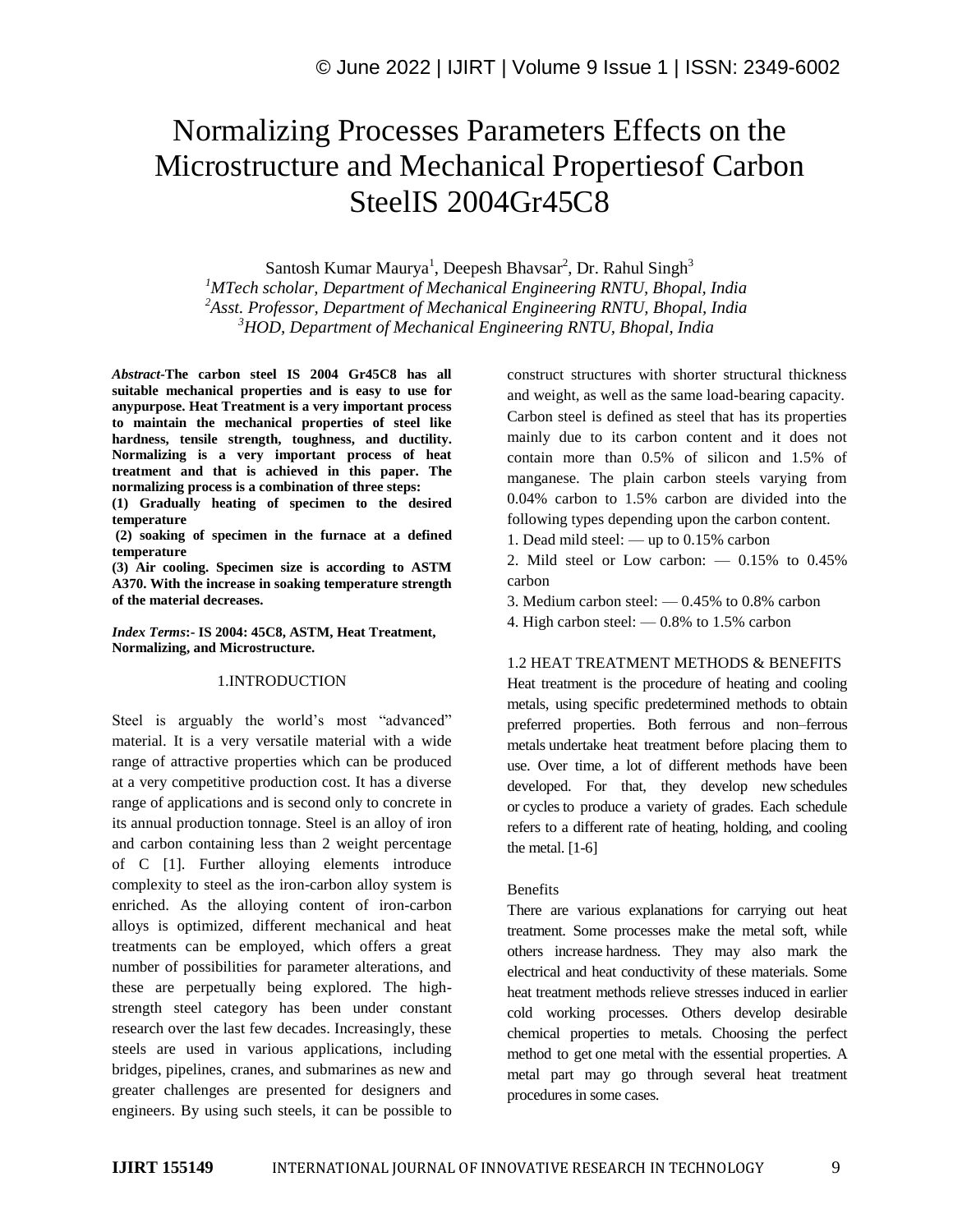## 2. LITERATURE REVIEW

A few attempts have been made in the last decade to investigate heat treatment scrutiny experimentally and theoretically. In the following, we will discuss the heat treatment analysis that has been completed primarily. The work that took place is compared with the literature survey.

Yassin Mustafa Ahmed [7],A study of the effects of normalizing and annealing on carbon steel's chemical composition and mechanical properties ASTM A285GrC. An investigation of the degradation of mechanical properties of carbon steel specimens due to annealing and normalizing. This study described the impact of temperature changes on specimen mechanical properties. This paper presents two major heat treatment processes: annealing (or re-annealing of specimens) and soaking (or cooling) inside a furnace. Annealing requires progressively heating specimens in a furnace to 723degrees Celsius, soaking in the furnace, and cooling inside the furnace. "Normalizing" is another process that brings the specimens gradually above 723 degrees Celsius in a furnace and then soaks them in the furnace before cooling in the air.At 1000°C, the specimens' strength reached around 350 MPa after the annealing process was increased up to a certain temperature. It was discovered that the heat treatment process caused the specimen to lose some of its chemical composition when compared with the nominal composition.

GanwarichPluphrach [8],Examined the results from quenching of plain low-carbon steels in terms of mechanical properties and microstructure.After heating to 1000-1200°C for 4-6 hr and quenching with water, the grain size of the plain low-carbon steels was determined according to the ISO 643 standard. The reason that so many trials have comparable grain sizes is the heating temperatures were too high, causing the austenite to retard grain growth and recrystallization. An overheated material develops a coarse-grained structure, and such a structure is mechanically unsound. The Vickers hardness estimate was found to be well correlated with grain size.

FryadJaha Mahmud [9],A study was conducted on the impact of heat treatment on the mechanical properties of steel type SG 255. Their temperature selection for annealing (850, 900, and 950°C) was carefully considered.After testing the specimen until the fracture occurs, the mechanical behavior was verified

by tensile testing.Result comparison with local industrial data was conducted. So they observed that it is possible to achieve a higher elongation level of around 34 % with a lower annealing temperature of 900  $^{\circ}$ C and this leads to a reduction in production costs without reducing the other properties of the material.

Al-Qawabah [10], by using low carbon steel to study the influence of different annealing temperatures on the mechanical features, microstructure, microhardness, and impact toughness. In specific, they used numerous temperatures for annealing 820,860, 900, and 940˚C. The impact of energy has been found to increase as the temperature of the annealing increases; the average is 22.5 percent which has been grasped at 820˚C. It was found that the micro-hardness decreased as the annealing temperature increased except at 940˚C, the peak decrease was 31.6 percent, which was reached at 900˚C.

PradipAndDahiwade [11],By annealing and normalizing steel, we studied how steel hardness affects hot rolling.Due to the rapid cooling rate in normalizing rather than annealing, it appeared that the steel hardness of the specimen was greater after normalization. Contrary to annealed steel, the specimen microstructure of uniform steel contains finer grains.

ObiukwuOsita [12],In this study, different heat treatment procedures (annealing, normalizing, tempering) were investigated as influencers of the mechanical properties of 0.35% carbon steel. As a result of conducting tensile, impact, and hardness tests, we found that mechanical properties change depending on the heat treatment condition. A study of steel microstructures was also conducted.Taking this paper as a whole, we can derive the conclusion that fatigue strength increases directly proportionately with tensile strength.

A. Babakhani [15], We investigated the microstructure and mechanical properties of commercial vanadium micro-alloyed forging steel (30MSV6) by varying the hot forging parameters (deformation temperature, strain, and cooling rate). Optical microscopy, Charpy impact, Brinell hardness, yield, and tensile testing were conducted to examine the microstructures and mechanical properties.Increased cooling rate results in an acicular ferrite-bainite microstructure, unlike ferritic-pearlitic microstructure. The results demonstrate that by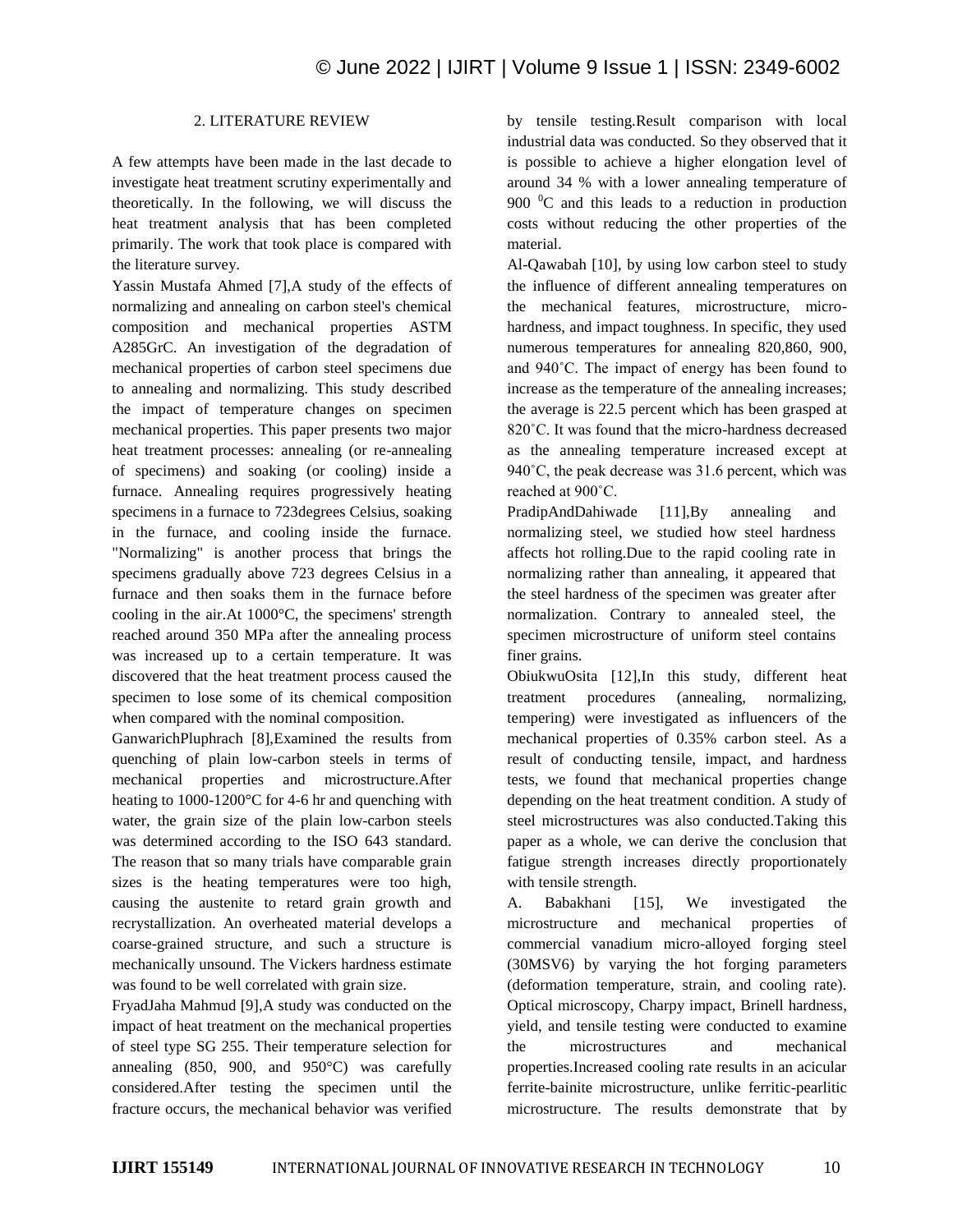increasing the forging post-cooling rate, yield, and ultimate tensile strength increase while the impact energy is reduced significantly. It is not only the deformation temperature that differs among the specimens with the same cooling rate but also the grain size that is determined by the ratio of deformation.

DigvijayNath Dubey [16], In forged steel billet for axle production, the effect of normalizing temperature and time on microstructure and variation in mechanical properties was examined. This process involves heating metals below their melting point and then cooling them outdoors to make them more ductile and reduce stress. As a result, the microstructure of the metal is also altered. The forged rear axle was normalized in our experiment by applying a normalizing process at a temperature of 870- 880 C and for two hours and 20 minutes to allow Good Growth of Ferrite and Pearlite PhasesNormalizing temperatures are found to decrease hardness and strength as well as normalizing temperatures increase. When it is heated to 870-880 C, ferrite and pearlite form a more uniform microstructure.

Shaping LU [17], Various normalizing processes of an Nb-bearing weld metal have been evaluated for their microstructure and mechanical properties. It was found that the as-welded and as-normalized weld metals were significantly different in their microstructure and mechanical properties. As welded, the weld metal exhibited a columnar grain structure. However, after 920°C normalizing treatment, the weld metal was converted to the equated grain, which was evident in the degenerated pearlite and NbC precipitates. Corresponding to the microstructure, the normalized weld metal had lower yield and tensile strengths, higher elongation, and higher impact energy than the as-welded weld metal. The grain size remained almost constant in the weld metal while the NbC precipitates in the weld metal increased with the prolonged holding time at the normalizing temperature of 920°C. The amount of NbC particles in the weld metal decreased with an increase in normalizing temperature and the proportion of Widmanstatten ferrite morphological structure increased, which resulted in a significant increase in yield and tensile strengths, but a decrease in elongation and impact toughness. In the Widmanstatten ferrite, the twin sub-plates were

formed when normalized at 200°C, due to the dissolution of the NbC particles.

Triratna Shrestha [18], Heat treatment affects the microstructure and hardness of steel grade 91. A steel grade 91 (modified 9Cr1Mo steel) might be used in nuclear reactor pressure vessels up to 650 degrees Celsius in Next Generation Nuclear Power Plants.This study aimed to determine the heat treatment characteristics of steel Grade 91 after it was normalized and tempered for various periods of time. Micro-hardness profiles and calorimetry plots have also been used to study microstructural evolution in steel, including precipitate structures.Several thermodynamic calculations were conducted to support the experiment.Using the carbon isopleth and temperature dependence, the volume fraction of precipitates were also analyzed.

# 3. EXPERIMENTAL PROCEDURE

It was shown how the mechanical properties and grain size microstructures of medium-carbon steels were affected by various heat treatments. A study of the relationship between the temperature-time of the heat treatment process, the microstructure, and mechanical properties is presented here.

3.1 MATERIAL AND SPECIMEN PREPARATION A medium carbon steel (45C8) is investigated for its microstructure, hardness, and sliding wear after heat treatment. The forging process produces this material, so it needs to be heat-treated for use in industries.



Fig 3.1 Medium Carbon Steel

The chemical composition of medium carbon steel IS 2004 Gr. 45C8 and the specimen used for the experiment are mentioned in Table-1. Required mechanical properties of IS 2004 Gr. 45C8 are mentioned in Table-2.

Table-1: Chemical Composition of medium carbon steel IS 2004 Gr. 45C8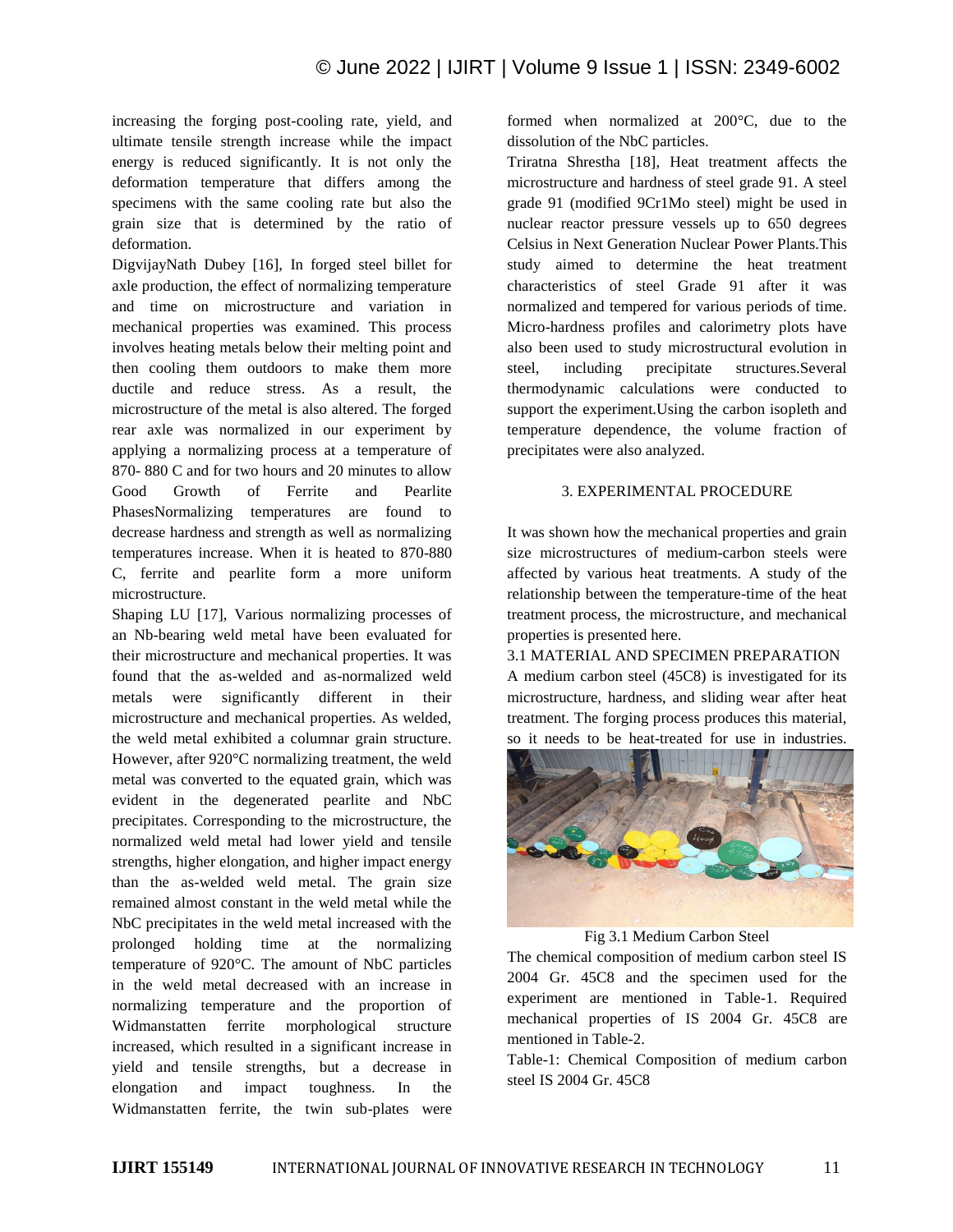| Elements                                        | Mn%             | C%             | $Si\%$             | $\mathbf{P}^{\text{0}}$ | $\mathrm{S}\%$ | Cr% | $Ni\%$ | Mo% | Fe%     |
|-------------------------------------------------|-----------------|----------------|--------------------|-------------------------|----------------|-----|--------|-----|---------|
| <b>Standards</b><br>chemical<br>compositi<br>on | $0.600 - 0.900$ | 0.500<br>0.400 | 0.350<br>$0.150 -$ | 0.000-0.040             | 0.040<br>0.000 | п   | ٠      | ×.  | Balance |
| Specimen<br>chemical<br>compositi<br>on         | 0.780           | 0.440          | 0.312              | 0.024                   | 0.025          | п   | ٠      |     | Balance |

Table-2: Required Mechanical Properties of medium carbon steel IS 2004 Gr. 45C8

| Ultimate | Yield             | Elongation %   | Hardness |  |
|----------|-------------------|----------------|----------|--|
| Tensile  | Strength          |                |          |  |
| strength |                   |                |          |  |
| 620      | 320               | MPa 15 minimum | 175      |  |
|          | m <sub>1</sub> n. |                | minimum  |  |

From the investment casting process, medium carbon steel of IS 2004 Gr45C8 has been used to prepare the specimens for this study. The specimen should then be heat-treated according to the size of the bar. Cut the small part of the bar for microstructure and hardness tests. Then machined the bar as per the following Fig the dimension of this casting test bar is according to table 3. Mark the gauge length and the diameter D of the sample after machining.It is now time to test it.



**45 A 370** 

Fig 3.2 Specimen of medium carbon steel (45C8)

|  |  |  |  |  |  |  | Table $-3$ , Basic Dimension of Specimen |
|--|--|--|--|--|--|--|------------------------------------------|
|--|--|--|--|--|--|--|------------------------------------------|

| Specification                            | Dimension        | Calculation                                                                                                                   |  |  |  |
|------------------------------------------|------------------|-------------------------------------------------------------------------------------------------------------------------------|--|--|--|
| Diameter $(D)$                           | $16.00 \pm 0.12$ | Yield Strength $=$ Load at<br>Yield Point / A.                                                                                |  |  |  |
| Gauge Length<br>(G)                      | $80.00 \pm 0.10$ | Elongation %<br>$= ((FL - G) / G) X 100$<br>$FL = Final gauge length.$                                                        |  |  |  |
| Length<br>οt<br>reduced<br>section $(A)$ | 32.00 Min.       | Reduction in Area %<br>$= ((A_i - A_f) / A_i) \times 100$<br>Final area $A_f = \pi D_f^2 / 4 \cdot D_f$<br>$=$ Final Diameter |  |  |  |

## 3.2 HEAT TREATMENT PROCESS-

Heat Treatment of 45C8 was conducted and studied. The normalizing process was performed at different temperatures of 860 C, 900 C, 930 C, 960 C, and 1000 C with one hour of soaking after each.

We designed and built a twin conveyor system that precisely controlled cooling rates and controlled homogeneity during cooling. Temperatures were measured after specimens exited the furnace, as well as after they exited the conveyor, with a calibration pyrometer. The same pyrometer was also used to record the temperature of the billets during deformation.

For this experiment, we took a bar with a diameter of 16.00 mm with a flange made of forgings. The soaking temperature was set to 860 ˚C was set. Using the furnace's hydraulic pusher, one piece of steel bar was loaded into the tray and pushed by the hydraulic pusher. Material passed through a heated chamber at 750 degrees Celsius. After that, the material passed through the heating zone which is the soaking zone and the temperature of the soaking zone was 860 ˚C. After completing the soaking time, the material is removed from the furnace and slowly cooled in the air. In this paragraph, we discuss the microstructure of the piece after the piece was soaked at different temperatures. The soaking time is given to the piece at which best microstructure as Ferrite and Pearlite was achieved as 1 hour. After normalizing the piece, the micro-sample was cut from the flange side. By normalizing the material at different cycle temperatures, you can compare the microstructure, as shown by the following:-

Temperature =  $860$  °C, Cycle Time = 1.0 hours Temperature =  $900$  °C, Cycle Time = 1.0 hours Temperature =  $930$  °C, Cycle Time = 1.0 hours and so on.

### 4. RESULT REPORT AND DISCUSSION

In this section, we describe the mechanical properties and microstructure of IS 2004 Gr45C8, as well as the effects of the heat treatment.

4.1 MICROSTRUCTURE STUDY

Normalizing:By normalizing the metal, the grain size and distribution become more uniform and ductile. As-cast specimens of 45C8 are depicted in Fig-1 (A) This picture does not show any heat treatment. This image shows ferrite plates embedded in pearlite matrix and grain boundary ferrite.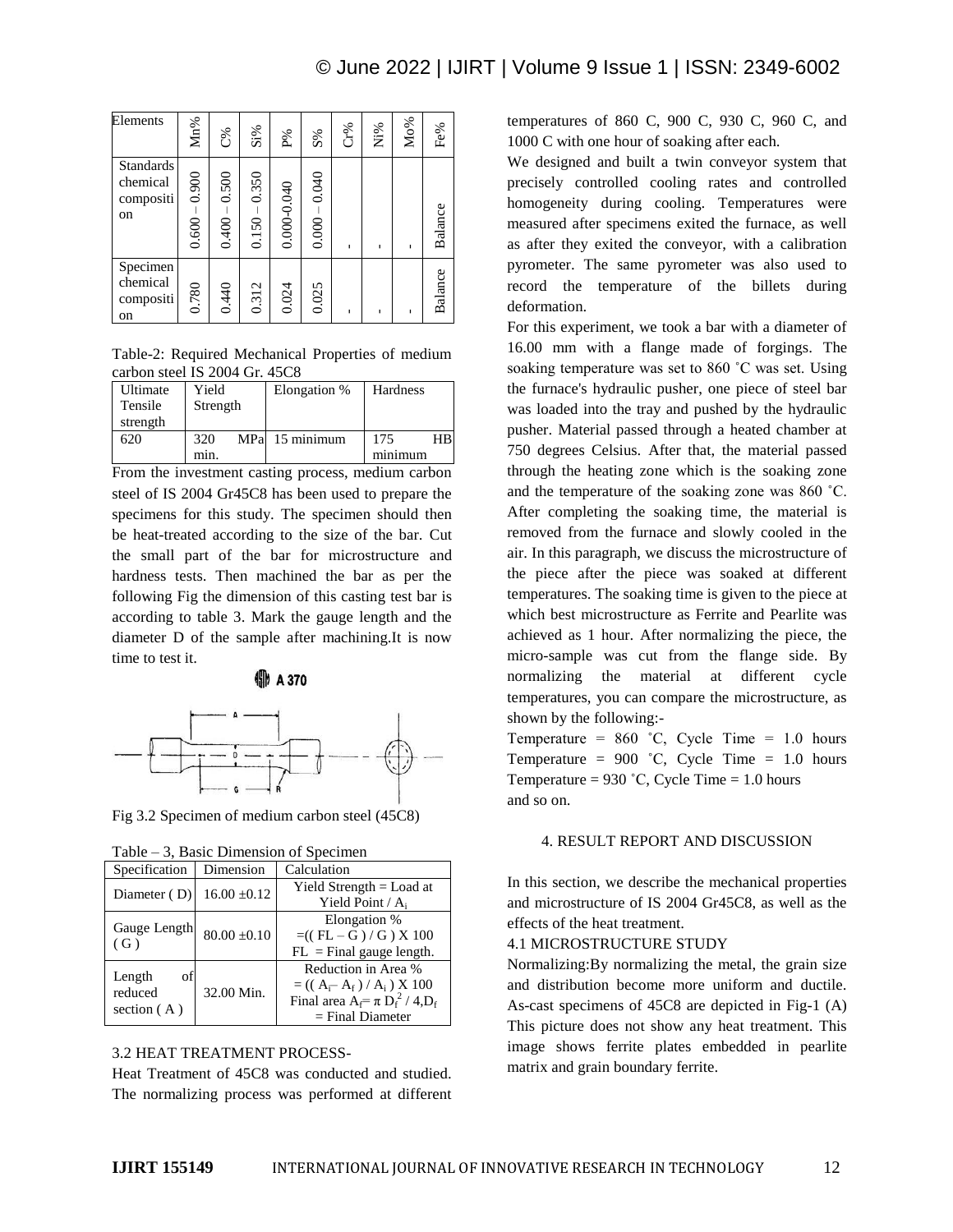

Fig-4.1: Microstructure (magnification: 100X) of 45C8 specimen (A)Without heat treatment (B)Normalizing at 860˚C (C)Normalizing at 900˚C (D) Normalizing at 930˚C (E)Normalizing at 960˚C (F) Normalizing at 1000˚C

Fig (4.1) shows the microstructure of the 45C8 sample after normalizing at 860<sup>°</sup>C, 900˚C,930˚C,960˚C, and 1000˚Cwith a soaking time of one hour followed by air cooling.

## 4.2HARDNESS TEST:

Among the properties of hardness are cutting resistance, scratch resistance, abrasion resistance, and bending resistance. An object's hardness indicates its ability to resist plastic deformation, often caused by penetrationMetal properties are altered by heat treatment. A Brinell Hardness testing machine was used to determine the specimen's hardness. Based on a conversion table, the measurement was converted from HRB to HB.



Fig-4.2: Rockwell/Brinell Hardness Tester.

Table-4 The result obtained in the hardness test is mentioned in Table

| Sr.<br>No.     | with<br>Specimen<br>treatment | Soaking<br>heat<br>time | Avg.<br>Hardness |
|----------------|-------------------------------|-------------------------|------------------|
|                |                               |                         | (HB)             |
|                | Normalized at 860 °C          | 1 hour                  | 260              |
| 2              | Normalized at 900 °C          | 1 hour                  | 220              |
| 3              | Normalized at 930 °C          | 1 hour                  | 190              |
| $\overline{4}$ | Normalized at 960 °C          | 1 hour                  | 150              |
| 5              | Normalized at 1000 °C         | hour                    | 140              |

# 4.3TENSILE TEST:

A material's tensile strength is calculated by dividing its cross-section area by the maximum load that it can bear when being stretched without fracture. This property is extremely important for the durability of the material. UTM is used for testing this property.



Fig-4.3: Tensile Testing by UTM

Fig-4.4 is displaying the Stress-Strain curve of a specimen normalized at 860˚C. The result obtained in a tensile test is that the value of tensile strength is 0.739 KN/mm² or (739 MPa). Elongation % is14.00%.



at 860˚C

Fig-4.5 shows the stress-strain curve of a specimen normalized at 900 ˚C. Results obtained in a tensile test that the value of tensile strength was 0.665 KN/mm² or (665 MPa). Elongation% is 24%. Compare this result to the result of the specimen normalized at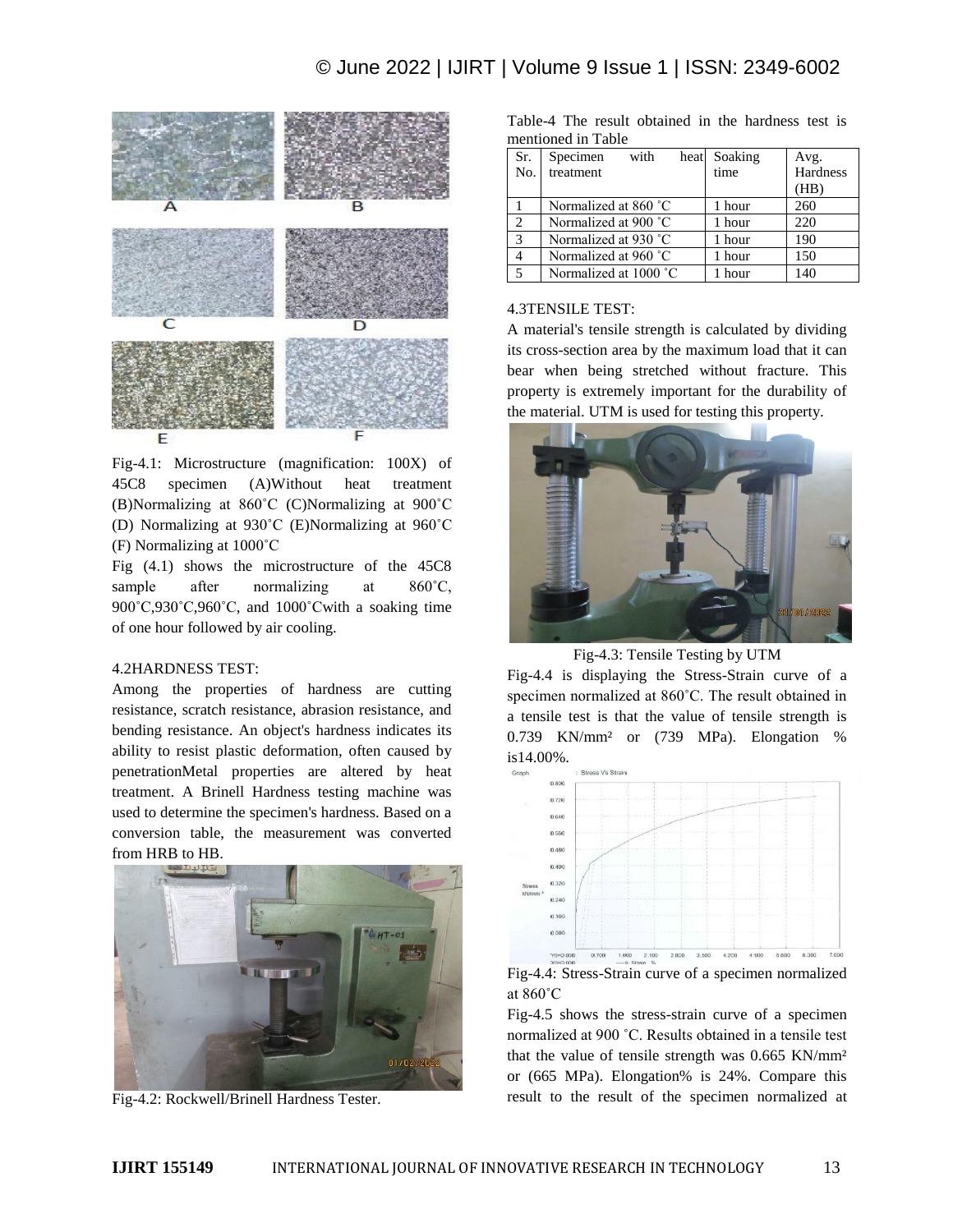860˚C. Tensile strength reduced this is because of the increased normalizing temperature. So the material will be more ductile.



Fig-4.6 shows the stress-strain curve of the specimen normalized at 930 ˚C. Results were obtained as 0.664 KN/mm² or (664 MPa). Elongation% 24%. Tensile strength decreased by 1 MPa but elongation% is the same at 24%.



Fig-4.6: Stress-strain curve of specimen normalized at 930 ˚C.

Fig-4.7 shows the stress-strain curve of a specimen normalized at 960 ˚C. Results obtained in a tensile test that the value of tensile strength was 0.541 KN/mm<sup>2</sup> or (541 MPa). Elongation% is 24%.



Fig-4.7: Stress-strain curve of a specimen normalized at 960 ˚C

Fig-4.8 shows the stress-strain curve of the specimen normalized at 1000 ˚C. Result obtained a tensile strength of 0.508 KN/mm<sup>2</sup> or (508 MPa). Elongation% 26%.



Fig-4.8: Stress-strain curve of specimen normalized at 1000 ˚C.

#### 5. CONCLUSION

The experiment is conducted on specimens of material IS 2004 Gr45C8 steel in this work. The following conclusions can be drawn when evaluating the effects of normalizing heat treatment on IS 2004 Gr45C8 steel metal properties:

- $\triangleright$  A grain boundary ferrite structure is observed before heat treatment in the microstructure in the form of plates into pearlite matrix. Microstructures are normalized at 860 C, but the pearlite matrix is not broken completely after ferrite and pearlite are normalized. Microstructures of ferrite and pearlite are fine after normalizing at 900 C. The ferrite and pearlite fine grains were observed once again after the normalizing process at 930 C. But after normalizing at 960˚C grain structure become coarse. We repeated the normalizing procedure at 1000 °C, this time based on the coarse grain structure.
- $\triangleright$  A decrease in hardness is evident during testing when the normalizing temperature increases.During normalization, the material's microstructure shifted from brittle to ductile.
- As the normalizing temperature increases, the tensile strength of the specimens decreases. So we can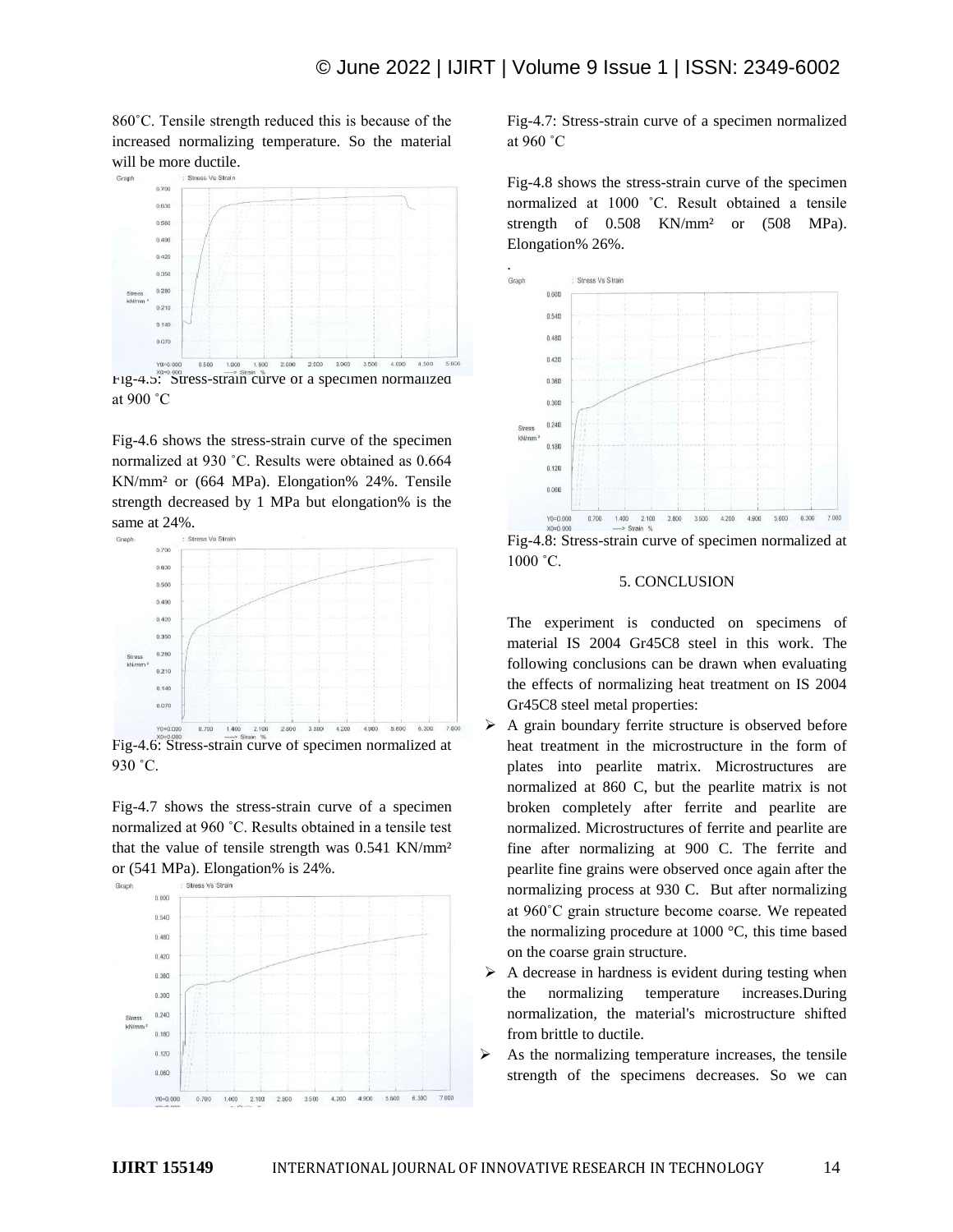conclude that, after the normalizing process. As a result, we have reached the following conclusions:

- 1. It is recommended that IS 2004 Gr45C8 be normalized at 900 C to 930 C, followed by soaking and air cooling for a period of one hour.
- 2. During normalization at 900°C and 930°C, finegrained ferrite and pearlite were found to be present.
- 3. 900 C and 930 C normalized tensile strength values were good.
- 4. 900 °C and 930 °C were used to normalize for the hardness value.

#### REFERENCE

- [1] ASM; Subject Guide Heat Treating, 2015.
- [2] ASM; Metals Hand Book, Volume 4, Heat Treating,2009.
- [3] EPRI, Electric Power Research Institute; "Carbon" Steel HandBook, 2007.
- [4] ASME 2007 BPVC Section IX Welding and BrazingQualifications, 2007.
- [5] ASM Handbook; Properties and Selection Irons Steels andHigh-Performance Alloys,2009.
- [6] American Society for Metals, ASM; Practical Heat Treating,2010.
- [7] Yassin Mustafa Ahmed "The Influence of Annealing and Normalizing Processes on the Mechanical Properties and Chemical Composition of Carbon Steel ASTM A285Gr.C" International Journal of Recent Technology and Engineering (IJRTE) ISSN: 2277-3878, Volume-8 Issue-5, January 2020.
- [8] Ganwarich Pluphrach1 and Tanee Aomor2 "Mechanical Properties and Microstructure of Plain Low-Carbon Steels after Ouenching" RESEARCH AND DEVELOPMENT JOURNAL VOLUME 19 NO.2, 2008.
- [9] B. A. H. S. Fryad J. Mahmud, Kawan M. Abdulrahman, Hawker J. Muhammed, "The Influence of Annealing Temperature and Soaking Time on the Ductility of SG 255," Kurdistan J. Appl. Res., vol. 2, no. 3, 2017.
- [10]U. F. A.-Q. S.M.A. Al-Qawabah, NabeelAlshabatat, "Effect of Annealing Temperature on the Microstructure, Microhardness, Mechanical Behavior and Impact Toughness of Low Carbon Steel Grade 45," Int.

J. Eng. Res. Appl., vol. 2, no. 3, pp. 1550–1553, 2012.

- [11] S. S. N. K. S. PradipA.Dahiwade, "Study the effect of hardness of steel by Annealing and Normalizing during hot Rolling Processes," Int. J. Innov. Res. Technol., vol. 1, no. 2, pp. 12–17, 2014.
- [12] U. P. ObiukwuOsita, Udeani Henry, "The Effect of Heat Treatment on the Mechanical Properties of SAE 1035 Steel," Int. J. Eng. Technol., vol. 8, pp. 32–43, 2016.
- [13] A. A. R. and B. T. S. Yassin Mustafa Ahmed, Hameed D. Lafta, "Experimental Study of the Performance of Base Metal and Welding Line of the Household LPG Cylinder Manufactured in Kurdistan Region.," Int. J. Eng. Mater. Manuf., vol. 4, no. 3, pp. 116–123, 2019.
- [14]V. B. da TrindadeFilho A. S. Guimarães and J. da C. PayãoFilho "Normalizing Heat Treatment Effect on Low Alloy Steel Weld Metals" J. of the Braz. Soc. of Mech. Sci. & Eng. January-March 2004, Vol. XXVI, No. 1.
- [15]A.Babakhani a, A. R. Kiani-Rashid a & S. M. R. Ziaei a "The Microstructure and Mechanical Properties of Hot Forged Vanadium Microalloyed Steel" http://dx.doi.org/10.1080/10426914.2011. 557 287
- [16] 1Digvijay Nath Dubey, 2Rupesh Bharti ―Normalizing Temperature and Time Effect on Micro Structure and Change in Mechanical Properties of Forged Steel Billet for Axle Production" International Journal of Innovative Science and Research Technology ISSN No:- 2456-2165 Volume 4, Issue 5, May– 2019.
- [17]Shanping LU, Shitong WEI, Zhiquan LIU, Dianzhong LI and Yiyi LI "Effects of Normalizing Process on the Microstructural Evolution and Mechanical Properties of Low Carbon Steel Weld Metal with Niobium Addition" ISIJ International, Vol. 50 (2010), No. 2, pp. 248–254.
- [18]Triratna Shrestha 1, Sultan F. Alsagabi 1, IndrajitCharit 1, Gabriel P. Potirniche 2 and Michael V. Glazoff 3 "Effect of Heat Treatment on Microstructure and Hardness of Grade 91 Steel" metals ISSN 2075-4701 www.mdpi.com/ journal /metals Received: 4 December 2014 / Accepted: 12 January 2015 / Published: 21 January 2015